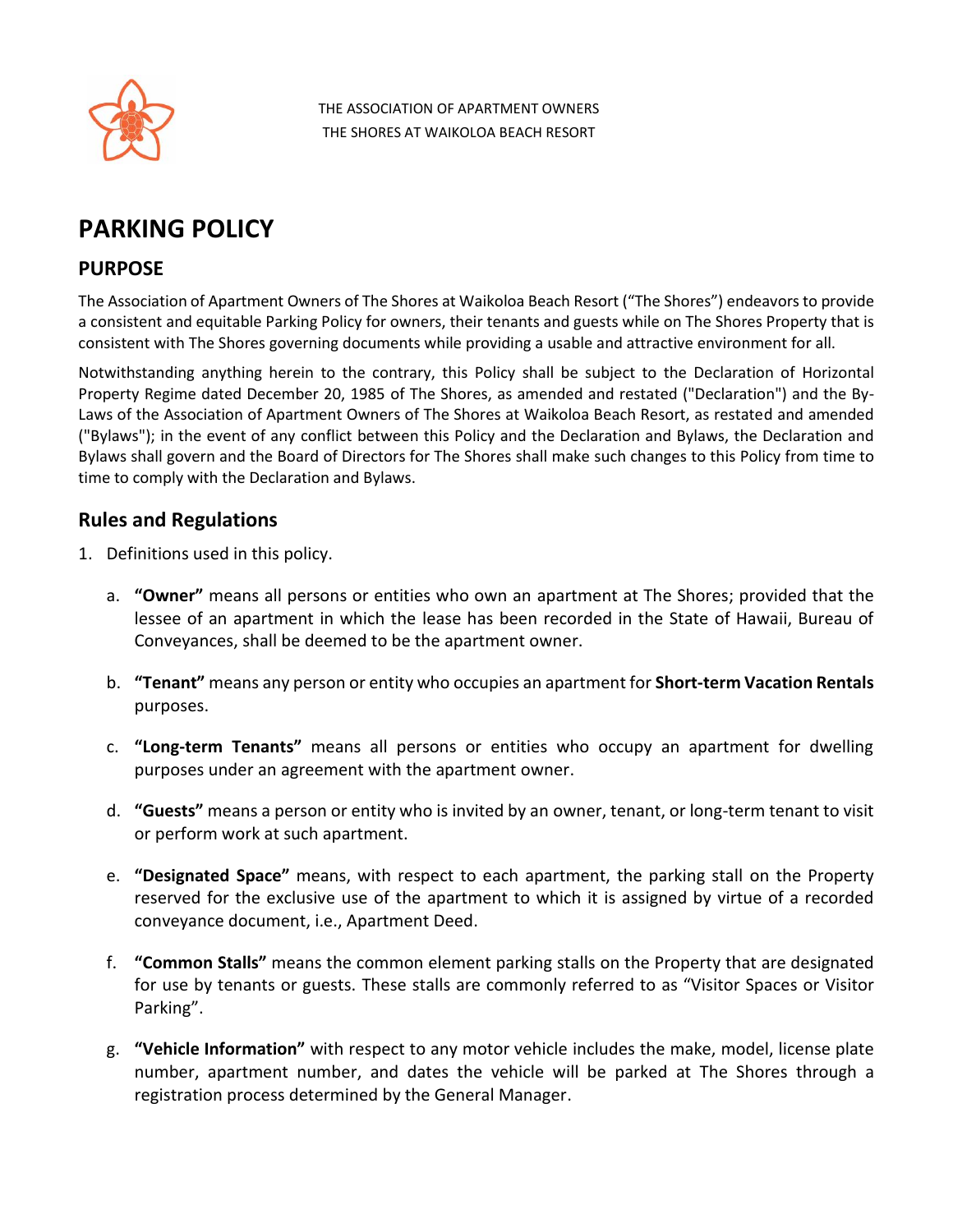- 2. All vehicles on the Property will be parked in either a designated space or common stall.
	- a. Owners shall park in the designated space for the apartment they own.
	- b. Apartments 1-24, often referred to as the 'Villas' have use of the apartment's driveway (a limited common area intended for use of a single Villa, the asphalt drive leading to carport). Parking in this driveway is allowed for owners, tenants and guests of the associated Villa and is strongly encouraged rather than parking in a common stall.
	- **c.** Short-term vacation rental tenants shall park in a common stall, unless directed by the owner to park in the designated space for the apartment they are renting. **Use of the designated space assigned to the rental apartment is strongly encouraged rather than parking in a common stall.**
	- d. Long-term tenants shall park in the designated space for the apartment they are renting.
- 3. The 39 common stalls are available for use by all short-term tenants and guests of all apartment owners on a first come, first serve basis. Owners are required to use their designated space.
	- a. The two (2) common stalls beside the General Manager parking stall in front of the Administrative Office are reserved for "Shores Use Only" from 8:00am – 4:30pm, Monday through Friday.
	- b. The General Manager will control these two (2) common stalls during these times.
- 4. Owners and long-term tenants may apply annually to the Board to have a second vehicle on Property and park in a common stall with the assumption there are sufficient common stalls for tenants and guests (annual re-application required). Owners and long-term tenants may not apply to have more than two vehicles on property.
- 5. Common stalls may not be used for commercial purposes. An example of commercial purposes is private car rentals, such as Turo.
- 6. Vehicles parked in common stalls must be moved every 24 hours.
- 7. Owners may enter into a written agreement to allow another owner or tenant to use/rent their designated space; provided however, a copy of the written agreement must be provided to the General Manager prior to such use.
- 8. Car covers or tarps may not be used in the common stalls.
- 9. Car covers or tarps used while parked in a designated space must be maintained in a good and attractive condition. The owner or long-term tenant*,* the rental Property Manager, or on-island representative is responsible for maintaining and replacement of damaged car covers. The Shores reserves the right to remove and dispose of any car cover or tarp left on a vehicle in violation of this rule, following written notification to the owner.